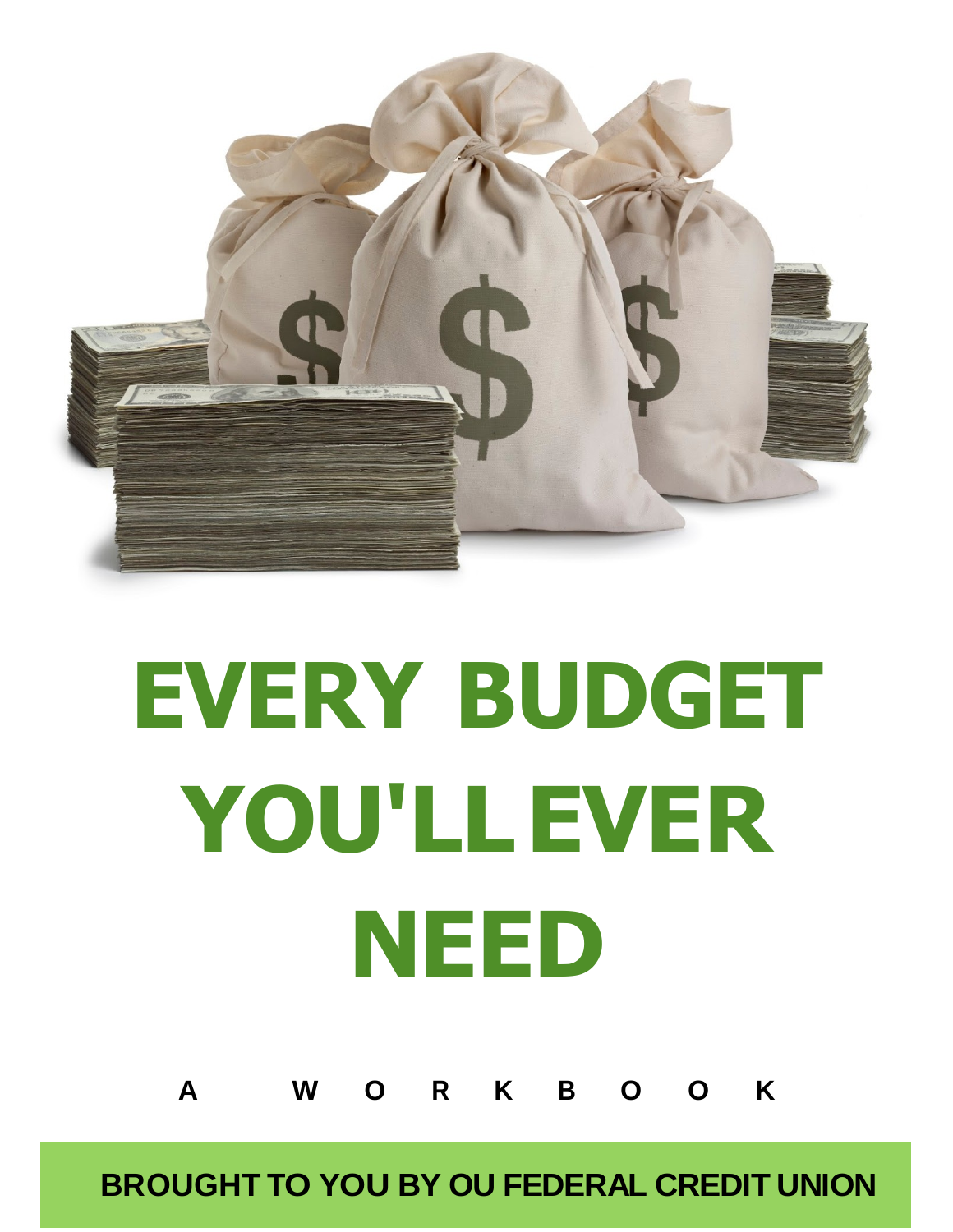## **CONTENTS**

| <b>INTRODUCTION</b>                      | 1            |
|------------------------------------------|--------------|
| THE DESCRIPTIVE BUDGET                   | $\mathbf{2}$ |
| <b>FINANCIAL GOALS</b>                   | 4            |
| <b>ACHIEVING YOUR GOALS</b>              | 6            |
| <b>PROSCRIPTIVE BUDGET</b>               | 8            |
| <b>THREE WAYS TO SAVE</b>                | 10           |
| <b>AN EMERGENCY BUDGET</b>               | 11           |
| <b>BIG EVENT BUDGET</b>                  | 12           |
| <b>RECURRING EXPENSES</b>                | 13           |
| <b>RETIREMENT BUDGET</b>                 | 14           |
| <b>SMALL BUSINESS BUDGETING</b>          | 16           |
| <b>BUDGETING FOR COLLEGE STUDENTS</b>    | 18           |
| <b>BUDGETING FOR YOUNG PROFESSIONALS</b> | 19           |
|                                          |              |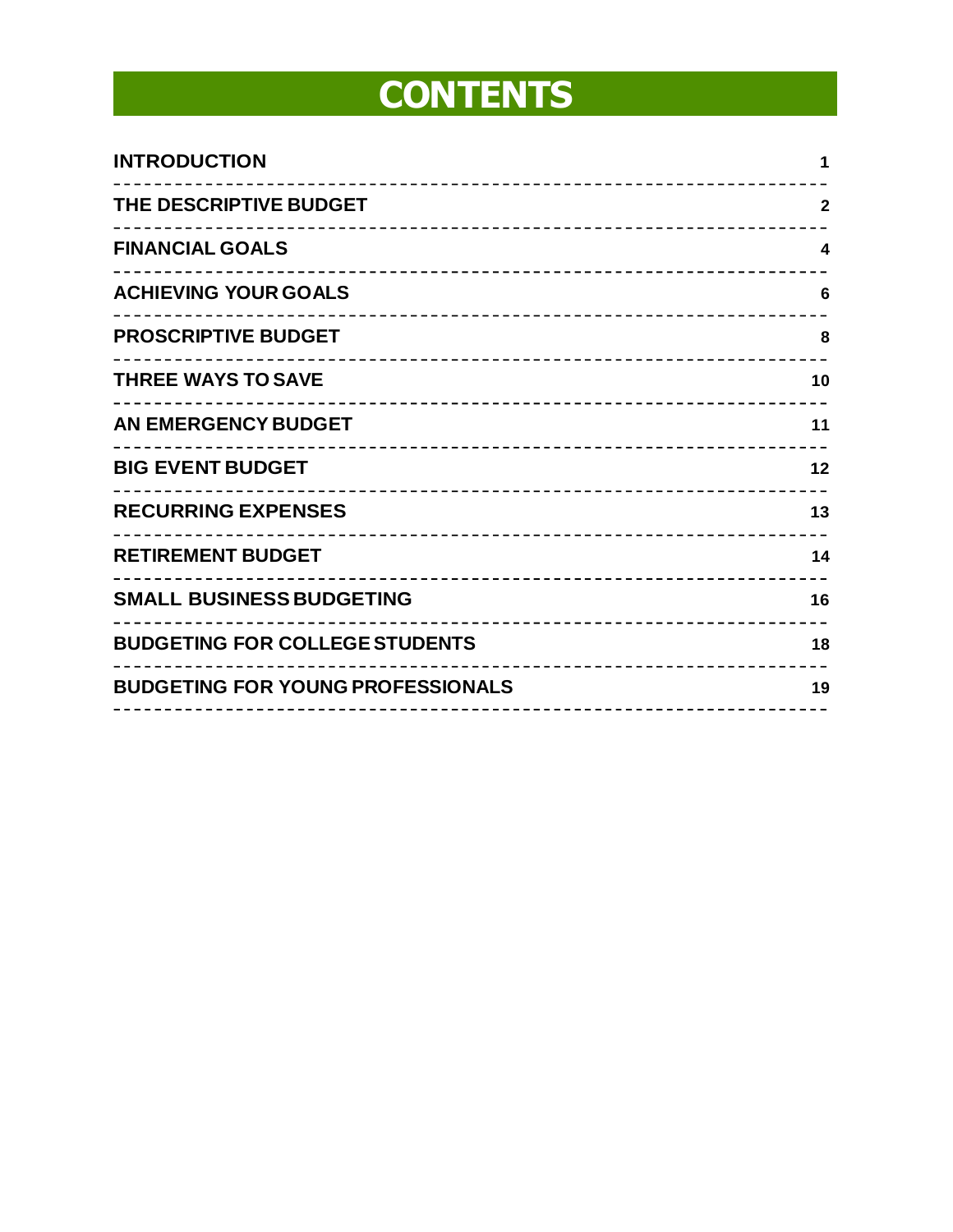## INTRODUCTION

If you've never gone through it before, making a budget can seem daunting. You spend money on a lot of different things, and the costs can vary tremendously from month to month, it may seem impossible to record expenses with clarity. Yet making and sticking to a budget is one of the best and easiest ways to keep track of your money.

A budget provides a common frame of reference for your whole family to talk about money. It's a good financial habit to model for your children and it will actually decrease how often your family gets "stressed out" about money.

Contrary to popular belief, making a budget is not about discipline. It's about certainty. All you want to get out of a budget is the assurance that you're doing the right thing. You do the math beforehand, so when you go out in the world and are bombarded with messages encouraging you to spend recklessly, you can resist them. You don't have to wonder whether it's worthwhile to buy a new TV or a daily coffee drink. You know with certainty what you can and can't afford, and how you've decided to allocate your income.

The chapters in this book are laid out in order for a reason. The objective is for you to get an accurate picture of where you are, then work your way through financial goals, and finally set up a series of budgets that will help you plan for everyday life, special events and occasions, as well as retirement and emergencies. It's helpful to go through each of these with an eye on your current budget to make sure the goals you're setting are realistic.

Take your time and go through this book carefully. The dollar you save will definitely be your own!

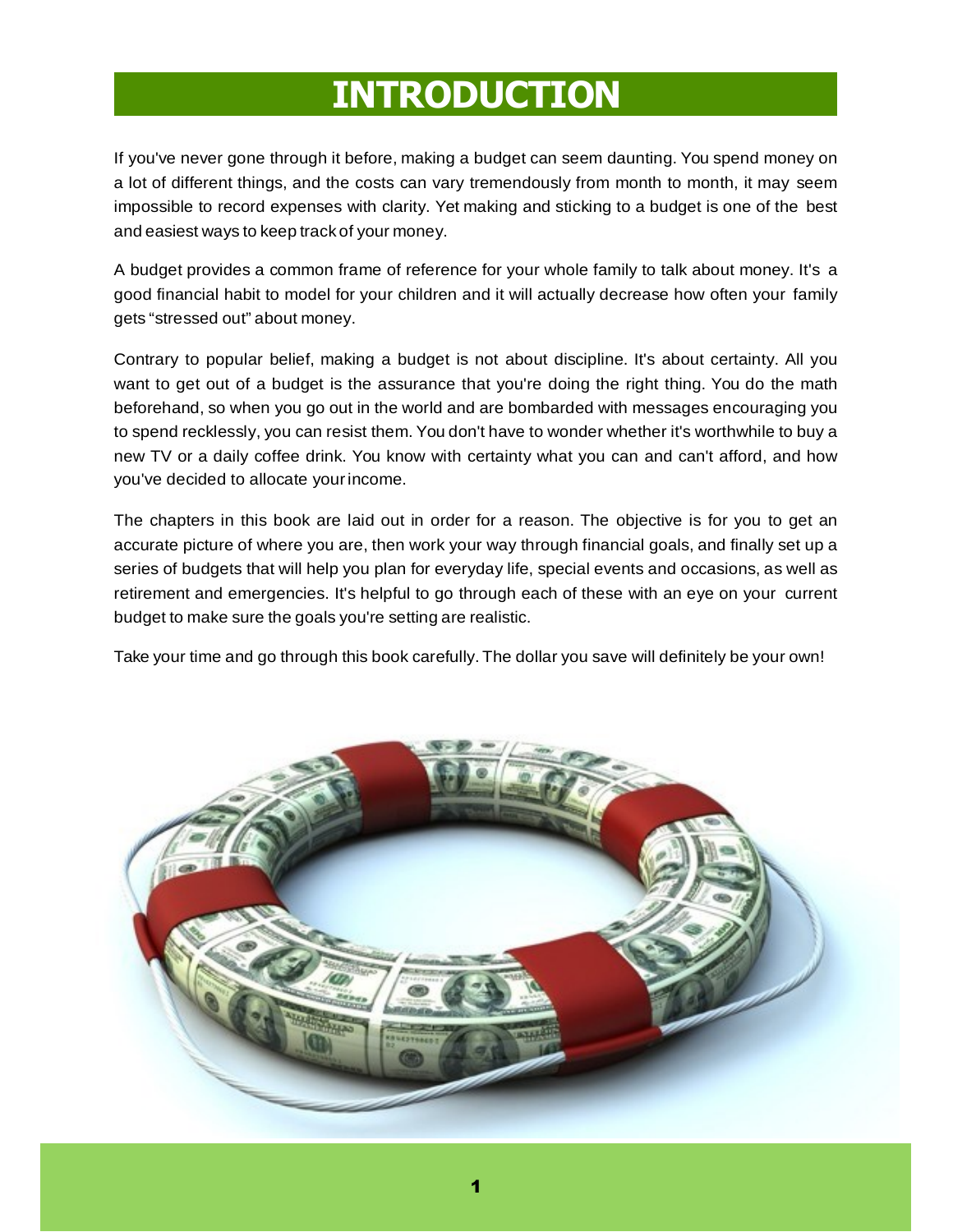#### THE DESCRIPTIVE BUDGET

The first thing you need to create is a descriptive budget. This is where you write down where you're currently spending your money. If you don't know how much you're spending on a category, just take what you did last week and multiply it by 4. For expenses you pay yearly, divide it by 12 for easy budgeting. That will give you a pretty good idea of your spending. You can also use envelopes to store receipts by category for a month to get a much more accurate idea of your spending, or sit down with your credit card and credit union account statements and records to sort this out. Once you get this done, you'll have a much better idea of where you need to cut. Be sure to take careful note of recurring expenses -- we'll deal with them more carefully later.

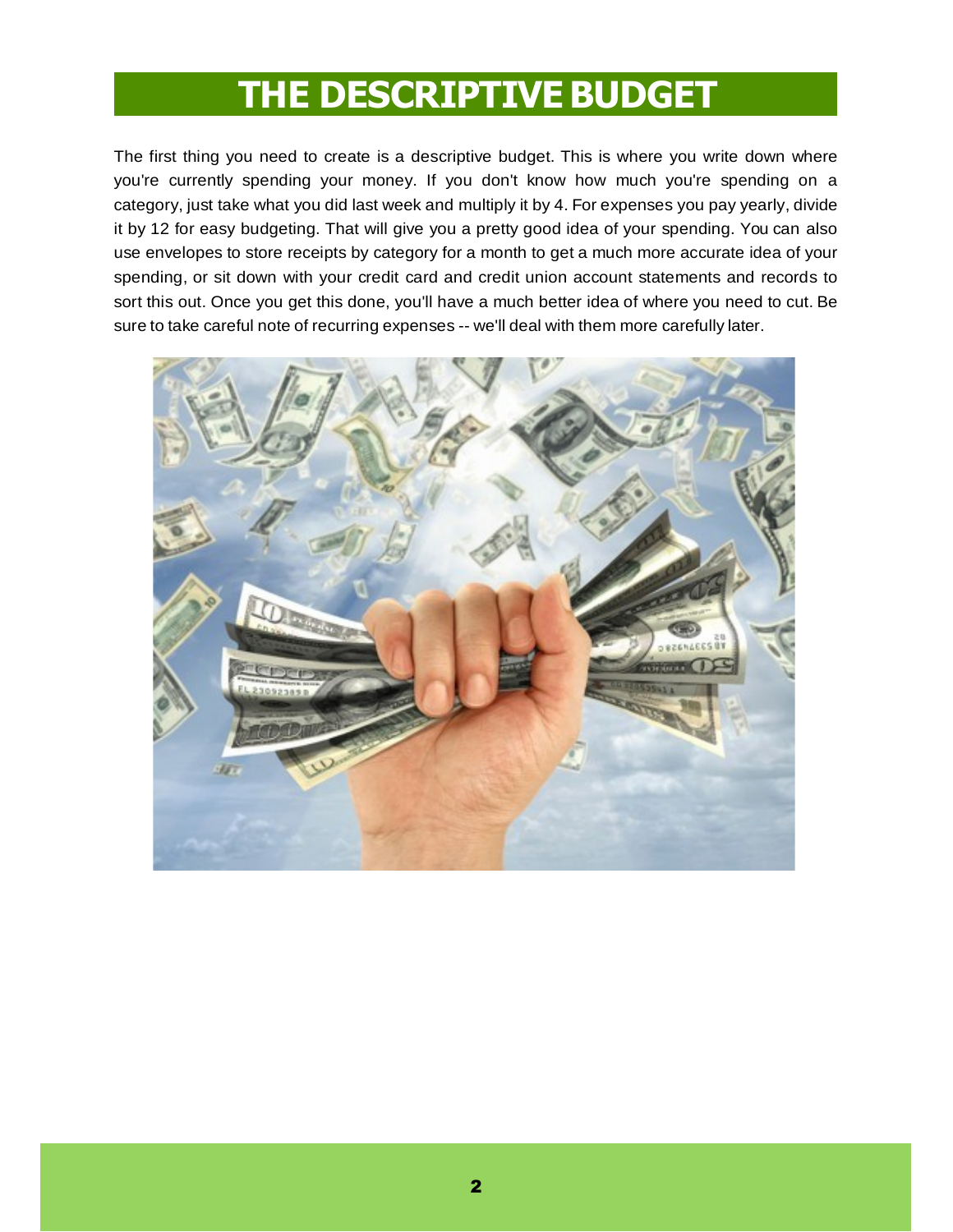| <b>HOUSING EXPENSES</b>                         | <b>COST</b> | <b>RECURRING?</b> |
|-------------------------------------------------|-------------|-------------------|
| Rent/House Payment                              |             |                   |
| Gas/Electric                                    |             |                   |
| Water/Sewage/Other Utilities                    |             |                   |
| Property Taxes/HOA Fees                         |             |                   |
| Homeowners Insurance                            |             |                   |
| <b>Subtotal</b>                                 |             |                   |
| <b>TRANSPORTATION</b>                           | <b>COST</b> | <b>RECURRING?</b> |
| Car Loan Payment                                |             |                   |
| Gas                                             |             |                   |
| Scheduled Maintenance (Tires, Oil Change, etc.) |             |                   |
| <b>Bus/Cab Fares</b>                            |             |                   |
| Auto Insurance                                  |             |                   |
| License/Registration/Misc. Fees                 |             |                   |
| <b>Subtotal</b>                                 |             |                   |
| <b>LIVING EXPENSES</b>                          | <b>COST</b> | <b>RECURRING?</b> |
| Grocery                                         |             |                   |
| <b>Medical Bills</b>                            |             |                   |
| Health Insurance                                |             |                   |
| <b>Subtotal</b>                                 |             |                   |
| <b>LIVING EXPENSES</b>                          | <b>COST</b> | <b>RECURRING?</b> |
| Grocery                                         |             |                   |
| <b>Medical Bills</b>                            |             |                   |
| Health Insurance                                |             |                   |
| <b>Subtotal</b>                                 |             |                   |
| <b>ENTERTAINMENT</b>                            | <b>COST</b> | <b>RECURRING?</b> |
| Meals Out (Yes - Even Coffee!)                  |             |                   |
| <b>TV Service</b>                               |             |                   |
| Activities (Movies, Concerts, Greens Fees)      |             |                   |
| Subtotal                                        |             |                   |
| <b>Other Items/Misc.</b>                        |             |                   |
| <b>TOTAL SPENDING</b>                           |             |                   |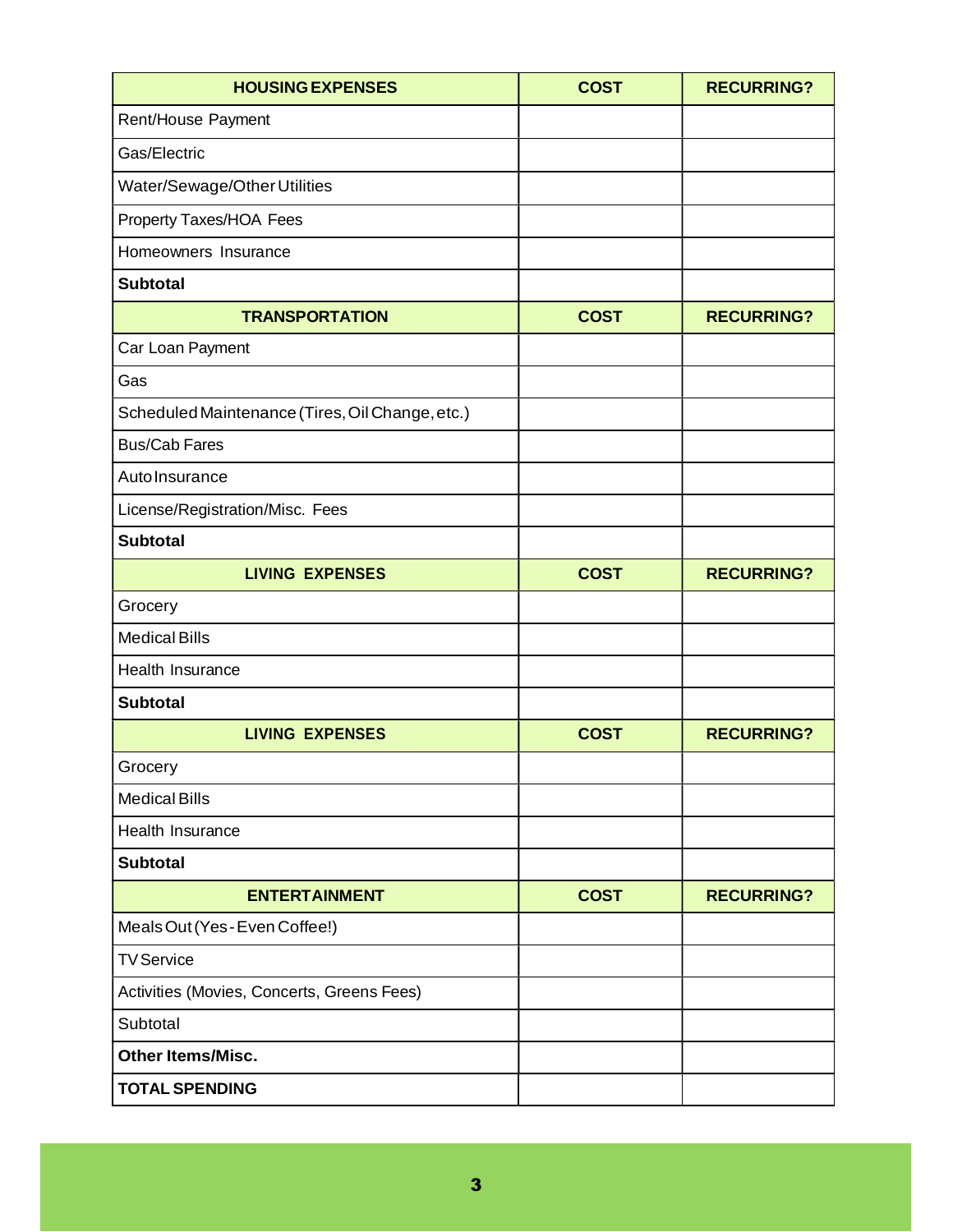#### FINANCIAL GOALS

Time and again, experts report that the best strategy for sticking to a budget is to keep focused on your goals. Do you want to get out of debt? Save for retirement? Contribute to your children's college funds? Take care of your parents in their old age? Take a really nice vacation?

The money you save isn't good in and of itself. Your money doesn't do anything for you while it is sitting in your wallet or stuffed in a mattress. The money you save is good because it lets you do something you want to do. Focusing on goals is the difference between thrift and greed.

Take a few minutes to write down some goals. We'll start with short-term goals. These are those you hope to accomplish in the next six months. Keep these sensible, modest, and definite. You want to pay off your car loan? That's a measurable goal. You want to save more for retirement? That's less measurable. The more carefully you define your success, the easier it will be to make a plan for it.

| <b>GOAL</b> | <b>ESTIMATED DOLLAR AMOUNT</b> |
|-------------|--------------------------------|
|             |                                |
|             |                                |
|             |                                |
|             |                                |
|             |                                |

Now, let's look at some intermediate financial goals. These can be a little less cost-specific. It's OK to round to the nearest hundred or thousand dollars, depending on the size of the goal. These are things you want to do in the next 3-5 years. Things like a large family vacation, a home improvement project or an emergency fund are realistic goals.

| <b>GOAL</b> | <b>ESTIMATED DOLLAR AMOUNT</b> |
|-------------|--------------------------------|
|             |                                |
|             |                                |
|             |                                |
|             |                                |
|             |                                |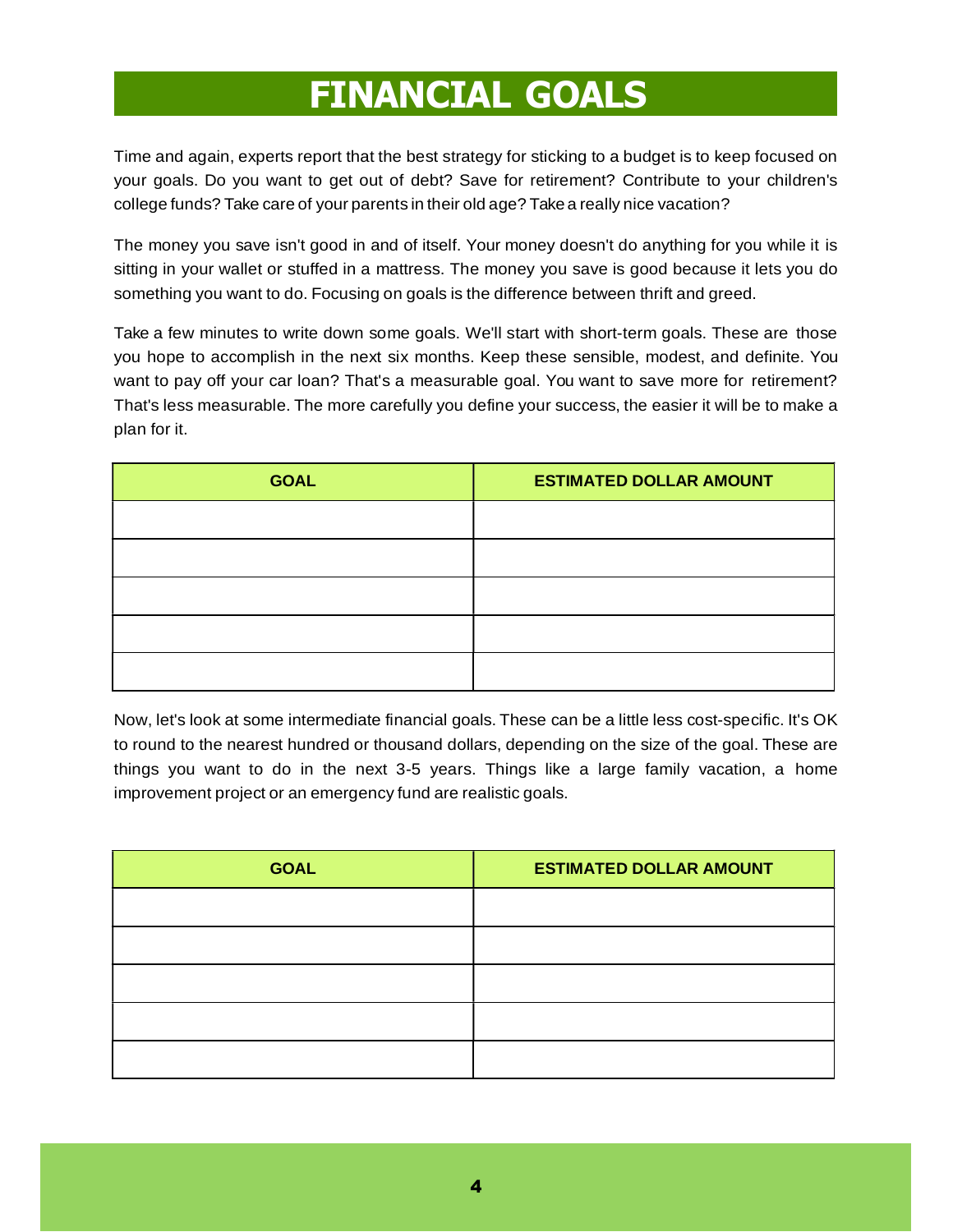Finally, pick two or three long-term goals. These are the "someday" ideas you dream about. Things like starting a small business, retiring, buying a vacation home and so on are good long-term goals. You may not have a specific dollar amount in mind, but it doesn't hurt to do a little research and come up with a rough idea.

| <b>GOAL</b> | <b>ESTIMATED DOLLAR AMOUNT</b> |
|-------------|--------------------------------|
|             |                                |
|             |                                |
|             |                                |
|             |                                |
|             |                                |

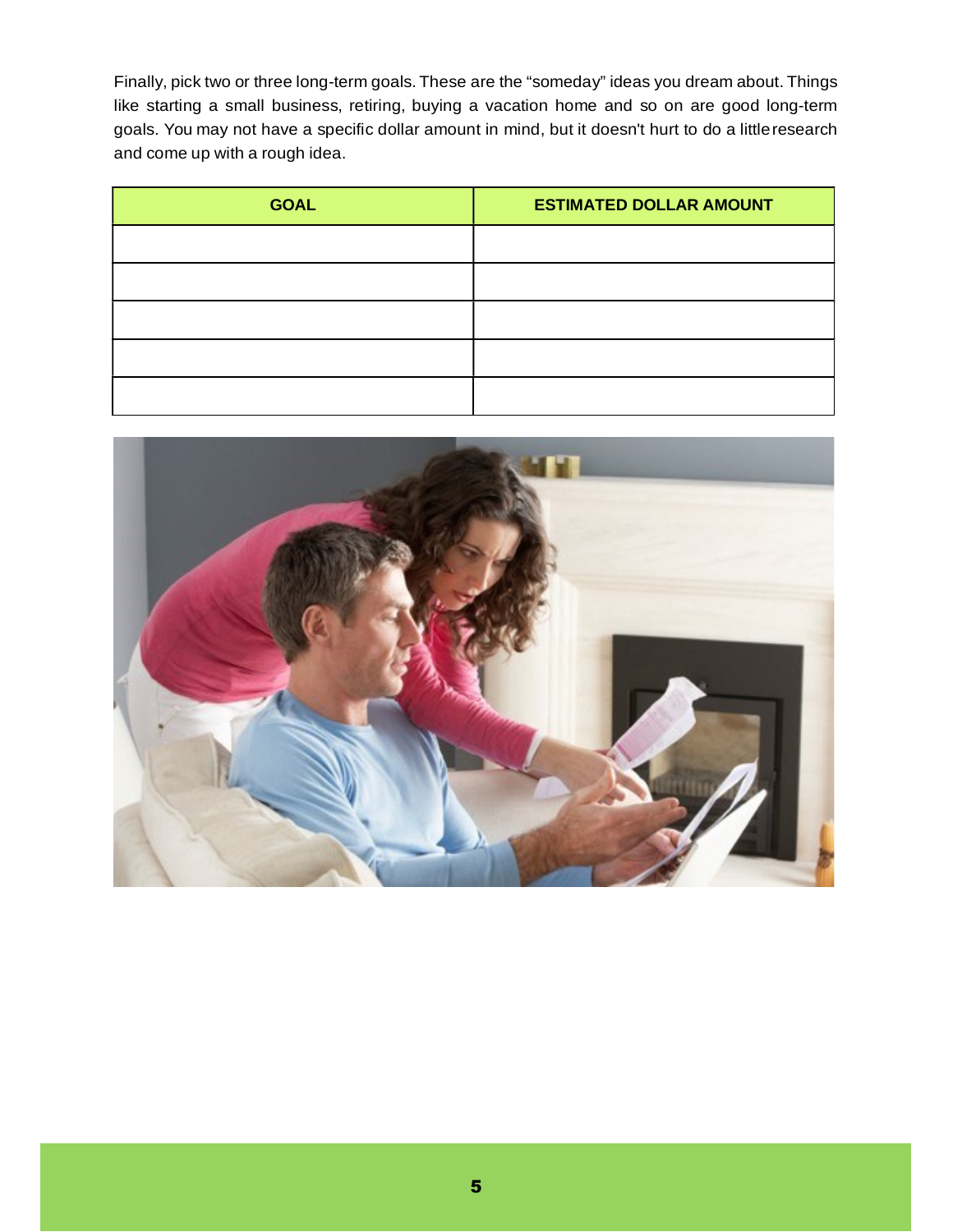#### ACHIEVING YOUR GOALS

Now that you've got a dream, it's time to figure out how to tackle it. Use the worksheet below to tackle one of the goals you listed in the last exercise. If you're new to budgeting, it's not a bad idea to start small. Pick one of your short-term goals, and write the dollar amount on the line below:

#### **\$**

Divide that by number by 6. That's how much you need to cut out of your monthly budget in order to achieve that goal in 6 months. Write that number on the line below:

#### **\$**

This may seem like a lot of money, but remember that it doesn't all have to come from one place. You can get there by trimming bits and pieces from all over your budget. Let's work through an example:

Jane really wants to pay off her credit card. She braces herself and looks at her statement. Her balance is \$2,000. This is really important to Jane, so she wants to make this her biggest priority. She whips out her calculator and divides that balance by 6 - \$333.33. Still seems a little daunting, doesn't it?

Jane looks at her budget and notices that she's spending a lot of money on eating out. She gets lunch with her co-workers every day - usually at a cost of \$5. She could make her lunches at home for \$1. That's \$120 in a month, and she's a third of the way there. She's also spending \$120 on cable - something she can do without for a little while until she gets her credit card paid off. She trims down to a basic cable package, netting her an extra \$100 per month. She can't find anything else to cut in her budget, but she does have stacks of recent books and DVDs she bought over the years. If she can make an extra \$113 per month selling a few things, in 6 months, she'll have met her goal.

Then she can re-evaluate her budget. She can decide if she would rather have cable back and go back to eating lunches out, or if she'd rather keep the savings to work on some other goal. The sense of accomplishment from meeting her goals is hers to keep regardless.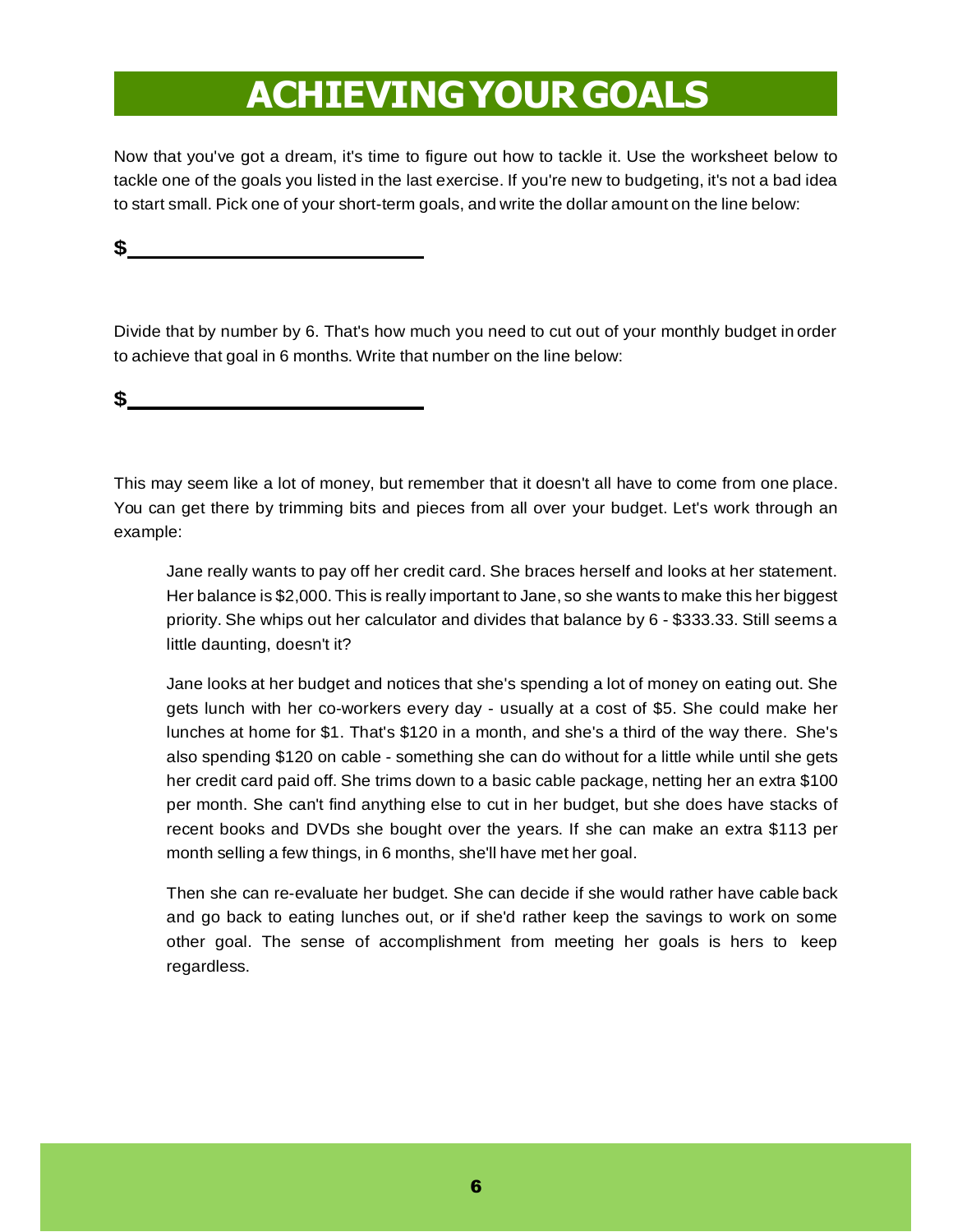

**We're going to turn to another budget sheet next. To get prepared for that, jot down a few ideas for places you can trim money from your current budget:**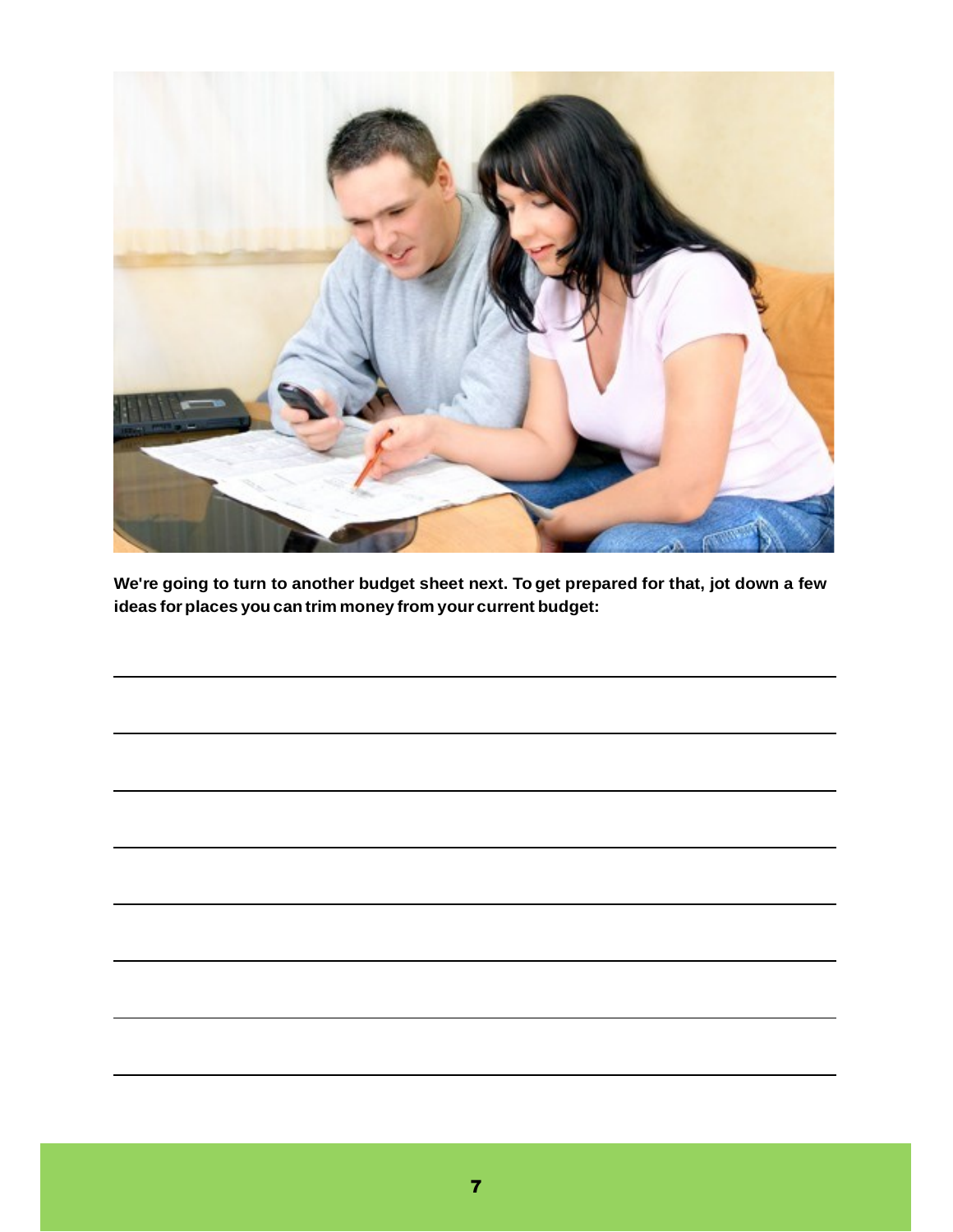#### PROSCRIPTIVE BUDGET



The first budget we did was to develop an idea of where your money is going now. That's the first step in making sure the budget you set is realistic. In this budget, we're going to do some forward planning. First, write down every source of "liquid" income you have - this is every dollar you get that you can spend on things. Break it down by month.

| Income                |  |
|-----------------------|--|
| 2nd Job Income        |  |
| Spouse/Partner Income |  |
| Investment Income     |  |
| Other Sources         |  |
| <b>TOTAL</b>          |  |

Now, take the total you came up with above and put it on the top line on the right. Use the rightmost column to keep a running total of how much you have left. Subtract every expenditure thereafter from that. This is a process called "top-down" budgeting. You figure out how much you can spend, then you figure out how you want to spend it. Put your goal at the top to keep focus on what's important to you.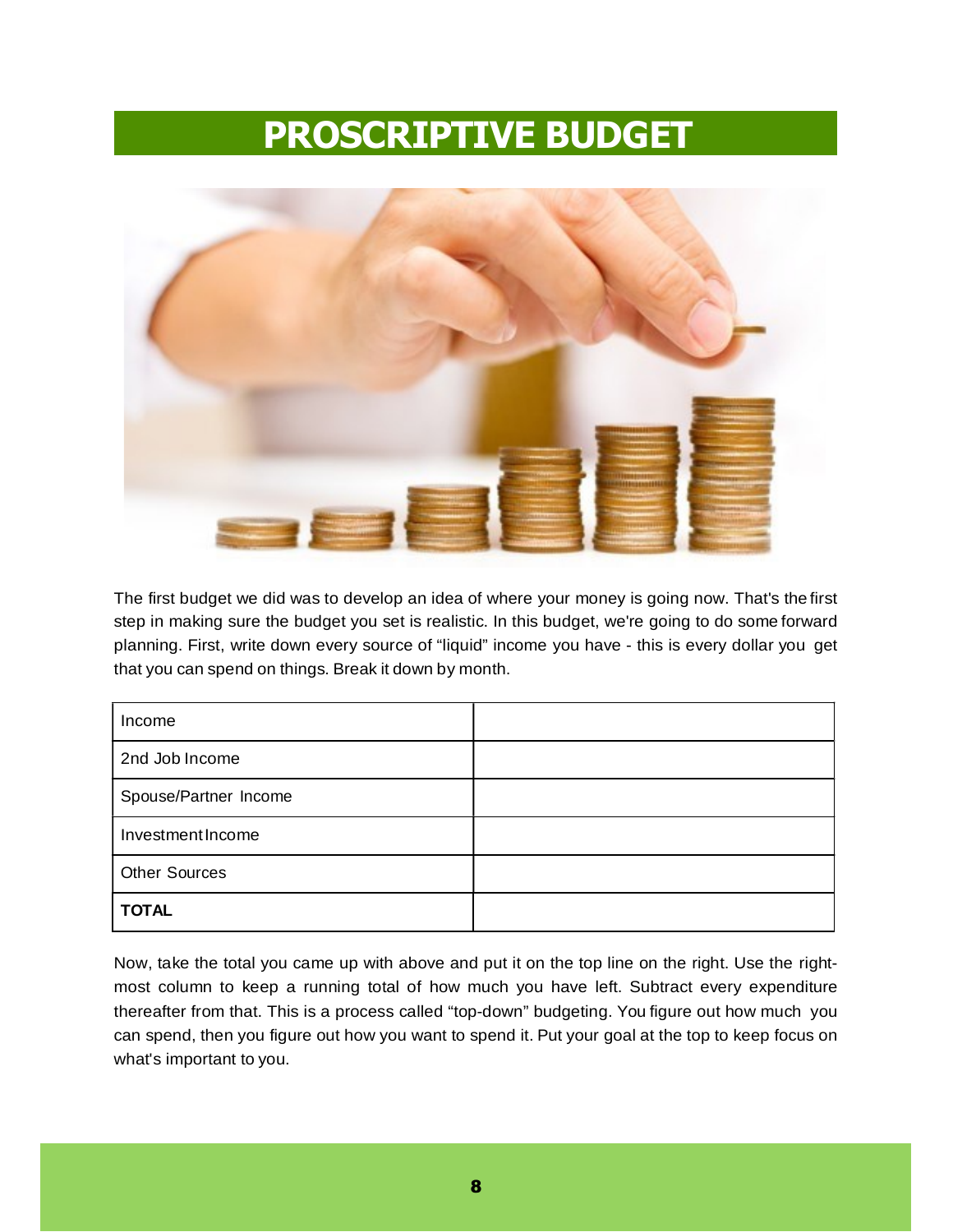| <b>BUDGET ITEM</b>                              | <b>COST</b> | <b>COMMENT</b> |
|-------------------------------------------------|-------------|----------------|
| <b>GOAL#1:</b>                                  |             |                |
| Rent/House Payment                              |             |                |
| Gas/Electric                                    |             |                |
| Water/Sewage/Other Utilities                    |             |                |
| Property Taxes/HOA fees                         |             |                |
| Homeowners Insurance                            |             |                |
| Car Loan Payment                                |             |                |
| Gas                                             |             |                |
| Scheduled Maintenance (Tires, Oil Change, etc.) |             |                |
| <b>Bus/Cab Fares</b>                            |             |                |
| AutoInsurance                                   |             |                |
| License/Registration/Misc. Fees                 |             |                |
| Grocery                                         |             |                |
| <b>Medical Bills</b>                            |             |                |
| Health Insurance                                |             |                |
| Meals Out (Yes-Even Coffee!)                    |             |                |
| <b>TV/Internet</b>                              |             |                |
| Entertainment                                   |             |                |
| <b>GOAL#2:</b>                                  |             |                |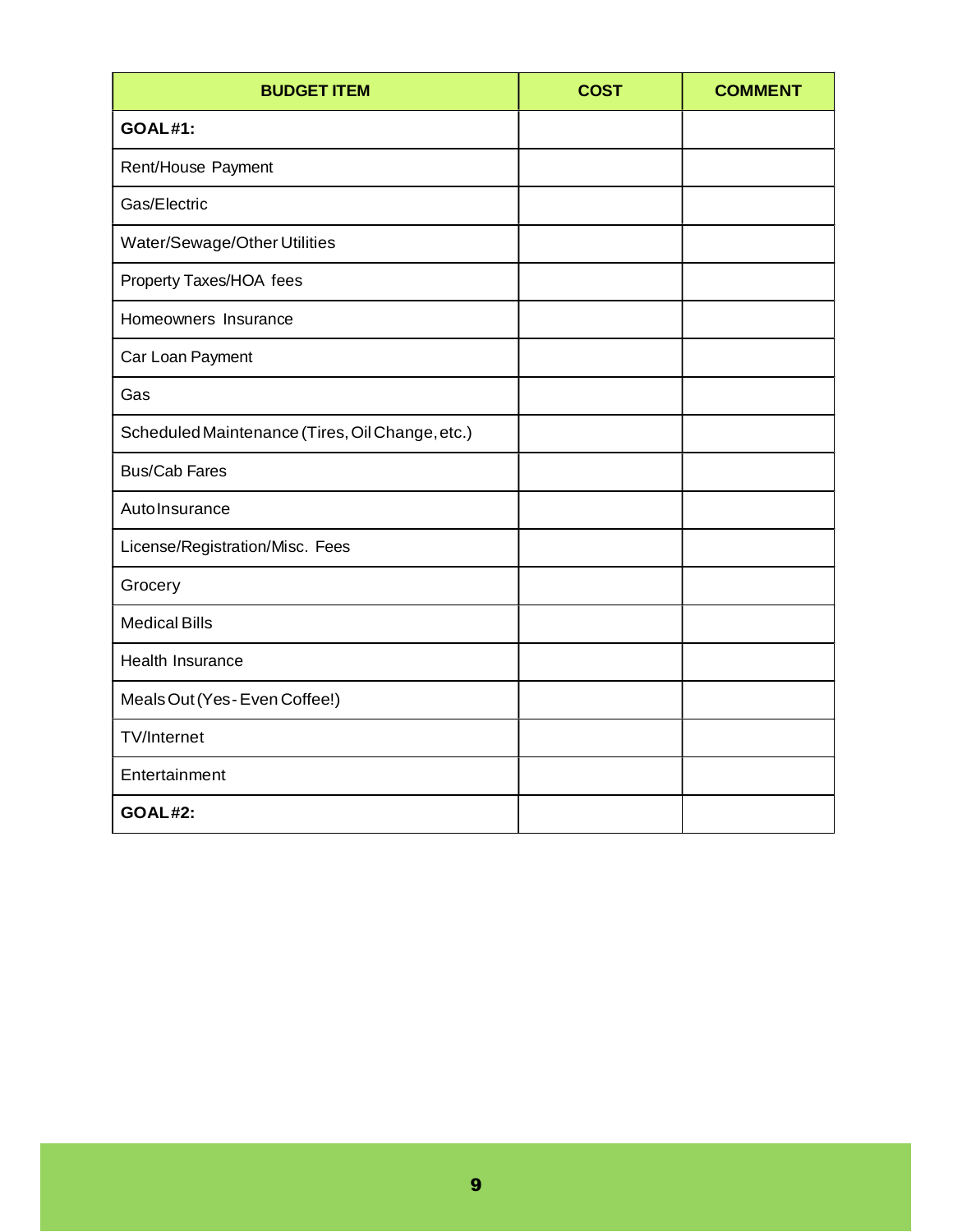### THREE WAYS TO SAVE

There are three big ways to stretch your monthly budget. You can get more money, you can decrease your recurring costs or you can lower your unnecessary costs. That's it - there's no magic to it.

You can get more money in a couple of ways. You or your spouse can consider taking an additional job. You can rent out or sell things you don't need. Or you can look for sources of passive income, like rental property or stock investments.

Make a list of three places you could go for income right now:

Your recurring costs are probably a bigger portion of your budget than you realize - or want. Retailers love these because you don't think about paying it, you just do it. Lowering these costs might be the easiest way to get money for other things in your budget. You can always call your utility providers, cable companies, phone companies and others and ask for a lower rate. If you indicate you're thinking of leaving the service, many companies will offer better rates. You can also cancel services you don't need. If you pay for a streaming music service, you could turn it off for a few months. You could do the same with television. Pick your three biggest recurring costs and make it a priority to tackle them:

You can also work to lower your unnecessary costs. Simply put, this is money you're spending that you don't have to spend. This could be money spent on entertainment, impulse shopping, clothing or grocery items. List three things you could cut back on if you had to: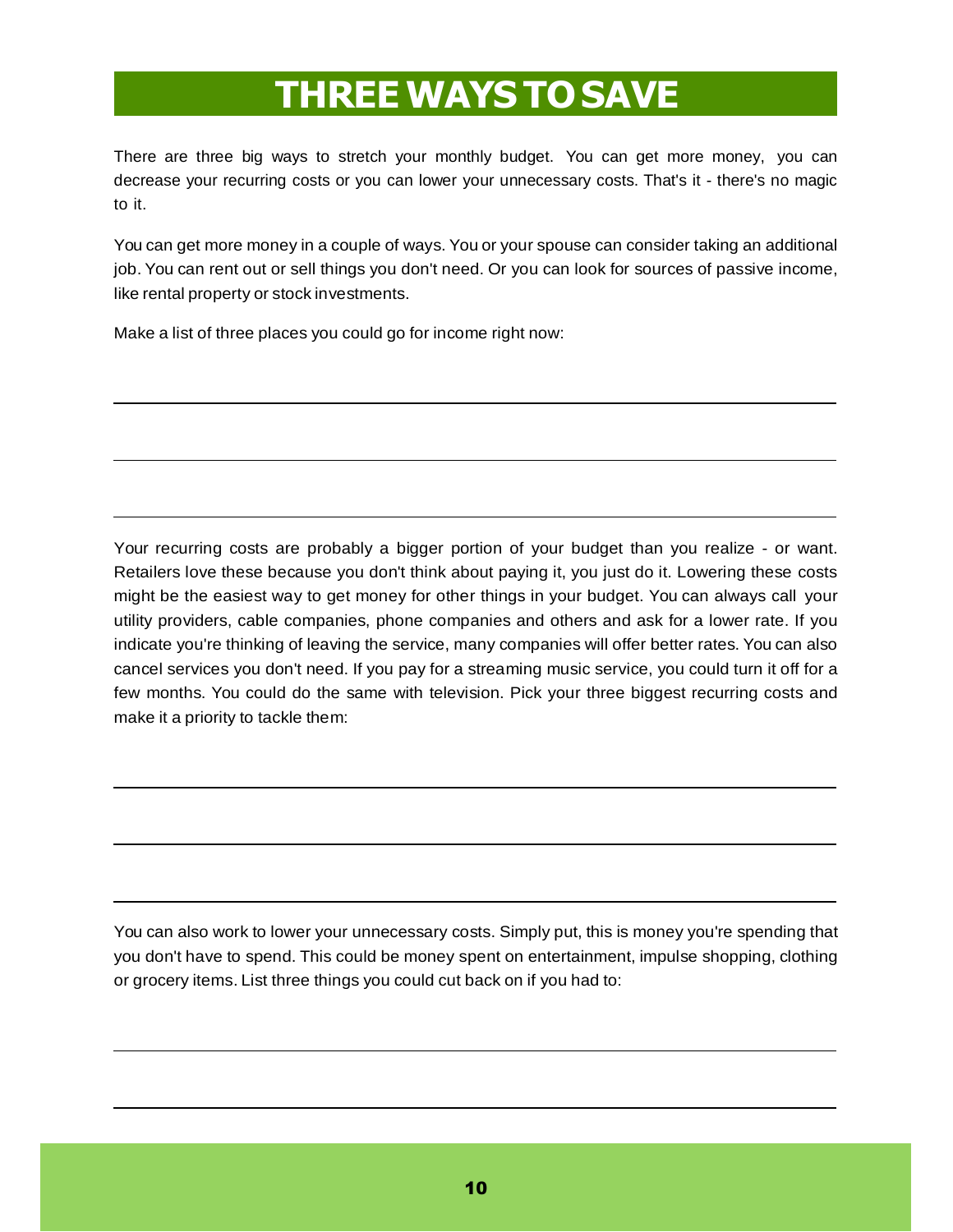#### AN EMERGENCY BUDGET

What would you do if you lost a main source of income tomorrow? If you got sick or hurt, lost your job or had to quit due to a family crisis, what would you do? If you're like most people in this situation, the answer is go deeply into debt while trying to maintain your lifestyle, then spend an extended period of your life trying to pick up the pieces even after the crisis is over.

Disasters happen and they can happen to anyone. Being prepared for them helps prevent them from being considerably worse. By making a plan to cope before these things happen, you can prevent a disaster from turning into a financial crisis, too.

This is a "bottom-up" budget. Figure out what spending you absolutely cannot live without, and then total these costs. Multiply that number by 12 and you'll know how much money you'd need in an emergency fund to survive for a year.

| <b>ITEM</b>                 | <b>COST</b> |
|-----------------------------|-------------|
|                             |             |
|                             |             |
|                             |             |
|                             |             |
|                             |             |
|                             |             |
|                             |             |
|                             |             |
|                             |             |
|                             |             |
|                             |             |
|                             |             |
|                             |             |
| MONTHLY EMERGENCY SPENDING: |             |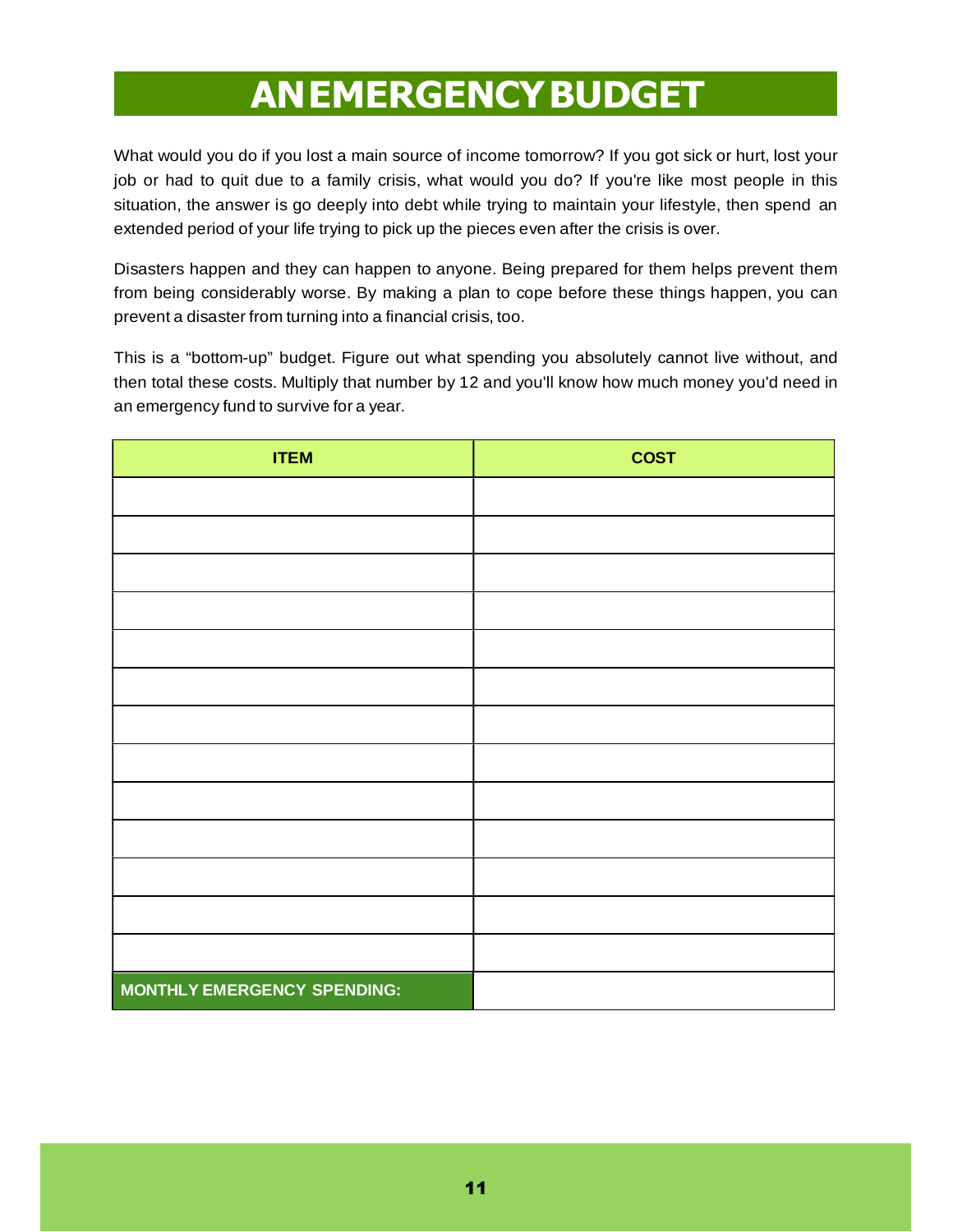#### BIG EVENT BUDGET

If one of your dreams is a vacation, wedding or some other big event, you may be struggling to come up with a way to itemize those expenses. There are two approaches, each with pros and cons. You can start with a figure and make a budget (top-down), or you can build a dream and see how much it costs (bottom-up).

The top-down budget is best for things that have a fixed cost. If you've considered planning a wedding, you know that your costs will grow to fill the amount of money you have. The only way to keep that in check is to put an upper limit on what you're willing to spend.

The bottom-up budget is best for big dreams. Your trip to Europe has to include all the sights, sounds, and experiences to make it a once-in-a-lifetime experience. You don't want to set an upper limit on your dream. Building a bottom-up budget lets you put a real, tangible number on your dream.

Fortunately, you can do either one using the same worksheet! If you want to top-down budget, start from the top with your fixed amount and work down your list of priorities. If you want to bottom-up budget, start at the bottom and then add it all up at the top!

| <b>DREAM</b> | <b>COST</b> |
|--------------|-------------|
|              |             |
|              |             |
|              |             |
|              |             |
|              |             |
|              |             |
|              |             |
|              |             |
|              |             |
|              |             |
|              |             |
|              |             |
|              |             |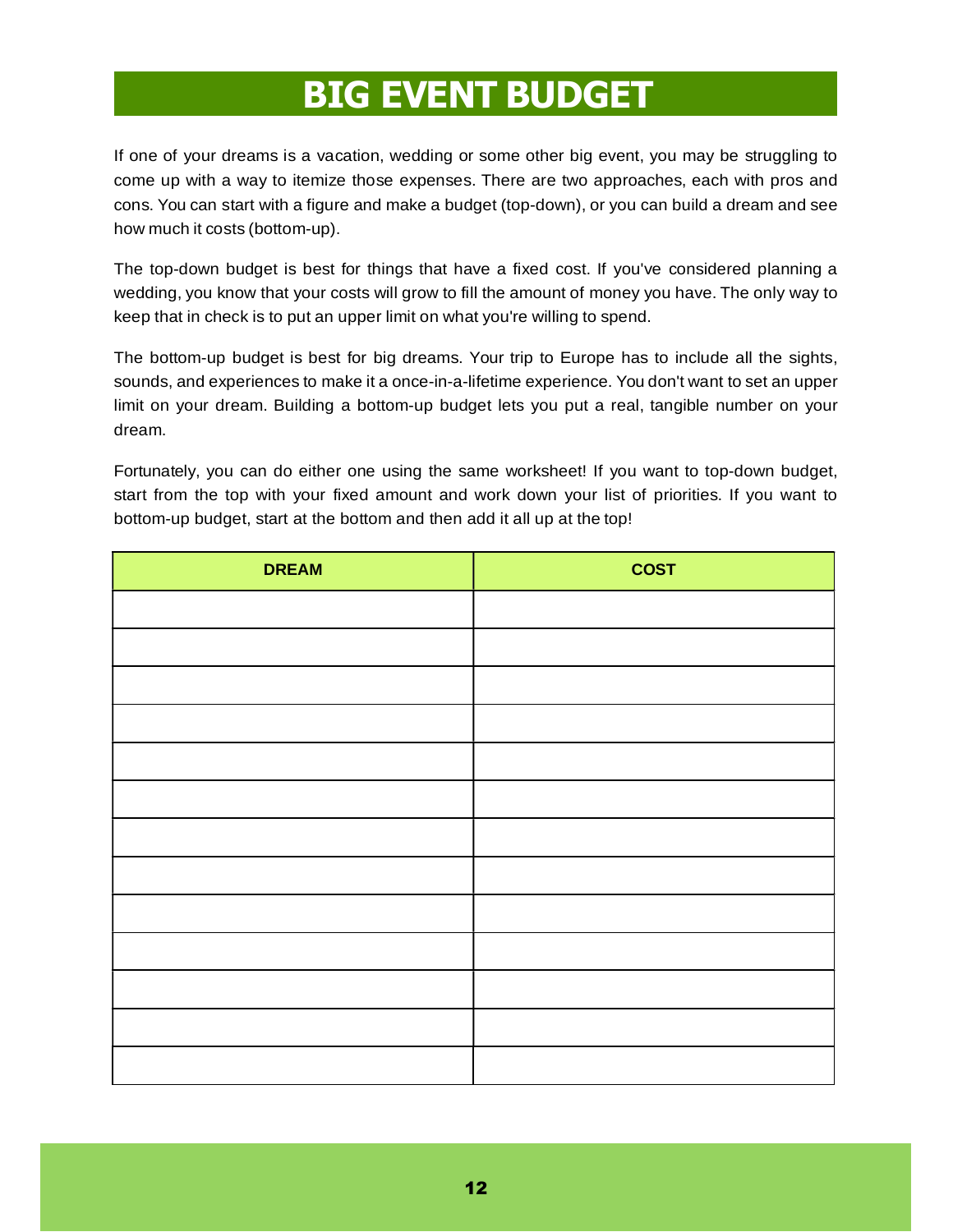#### RECURRING EXPENSES

Recurring expenses are the tiny bites that devour your budget. It doesn't seem like much to pay \$15 a month here or \$5 a month there, but it adds up. That's money that you no longer have control over in your budget.

What's worse, if you set them up to automatically deduct from your checking account or credit card, you're never confronted with that decision again. You make it once, because the service sounds good that month. Then, every month, you're paying the same fee again and again.

That's not to say all of these expenses are bad - if you really get value from a membership club or similar program, go ahead and keep it. The important part is to be aware of these expenses. Keeping a list in one place lets you see them at a glance. That way, you can re-evaluate them on a regular basis. Write down on this sheet any recurring monthly payments you make, and add to them every time you get a new one.

| <b>EXPENSE</b> | <b>COST</b> |
|----------------|-------------|
|                |             |
|                |             |
|                |             |
|                |             |
|                |             |
|                |             |
|                |             |
|                |             |
|                |             |
|                |             |
|                |             |
|                |             |
|                |             |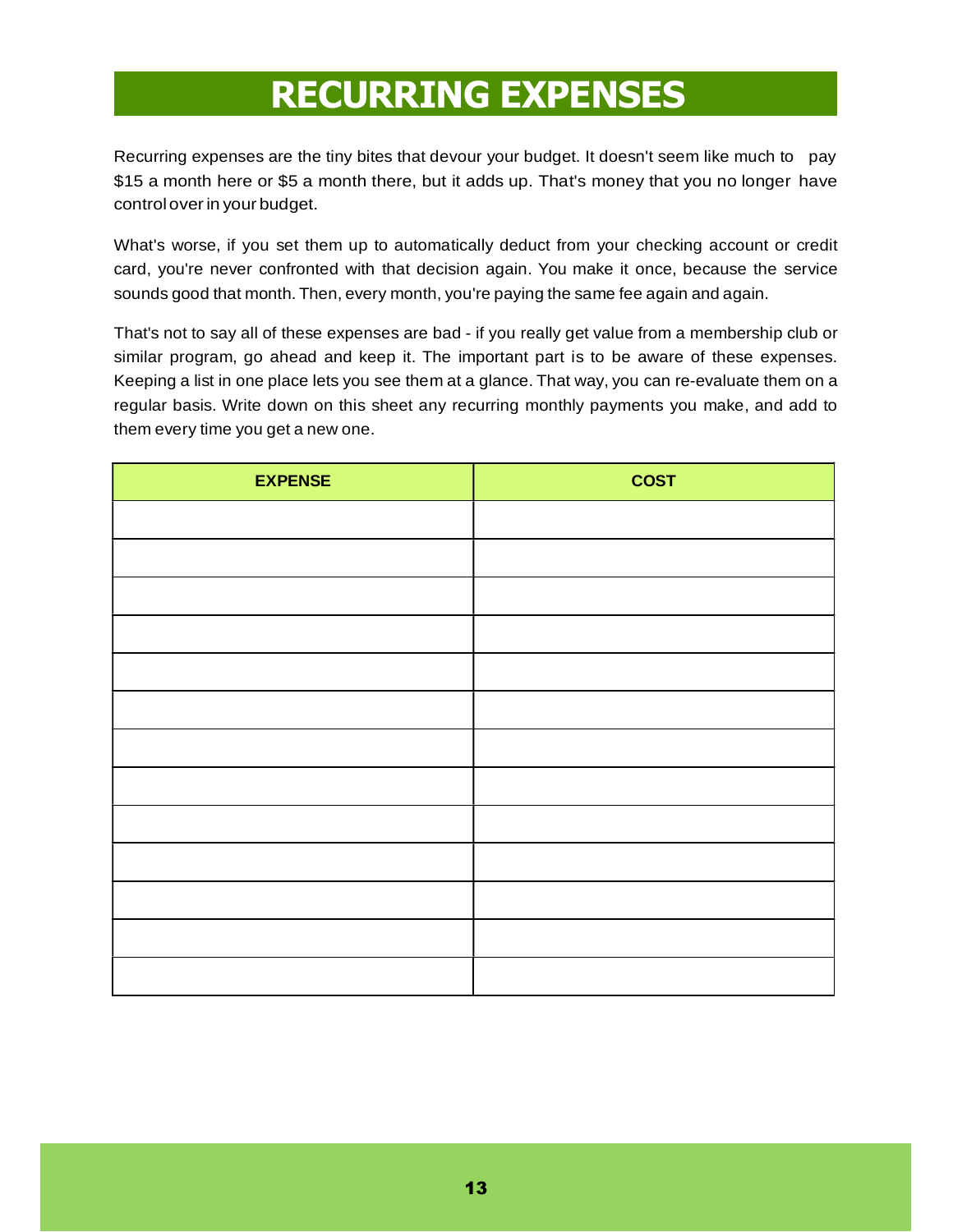#### RETIREMENT BUDGET



If you're like most people, you don't want to die on the job. You want to spend your golden years

enjoying your hobbies, your family and your leisure. It can be helpful to build a separate budget with some estimates about your non-work sources of income (pension, retirement fund withdrawals, investment income, Social Security) and your changing expenses (having your house paid off, getting Medicare, less commuting, more travel).

Setting up an estimate of what your expenses will look like in retirement can really help you plan. A financial analyst might tell you about the rule of 400 - where you take your monthly expenses and multiply it by 400 to figure out what size nest egg you need to retire safely (the rule is based on getting a 4% return on your investment). This is the first step to making retirement a feasible goal instead of an abstract concept.

Use the worksheet below to make some preliminary estimates about the costs of your retirement spending. You don't need to be exact and you may have to do a little research to figure out your supplemental income sources. Since this is for planning purposes, it's OK to be a little inexact here.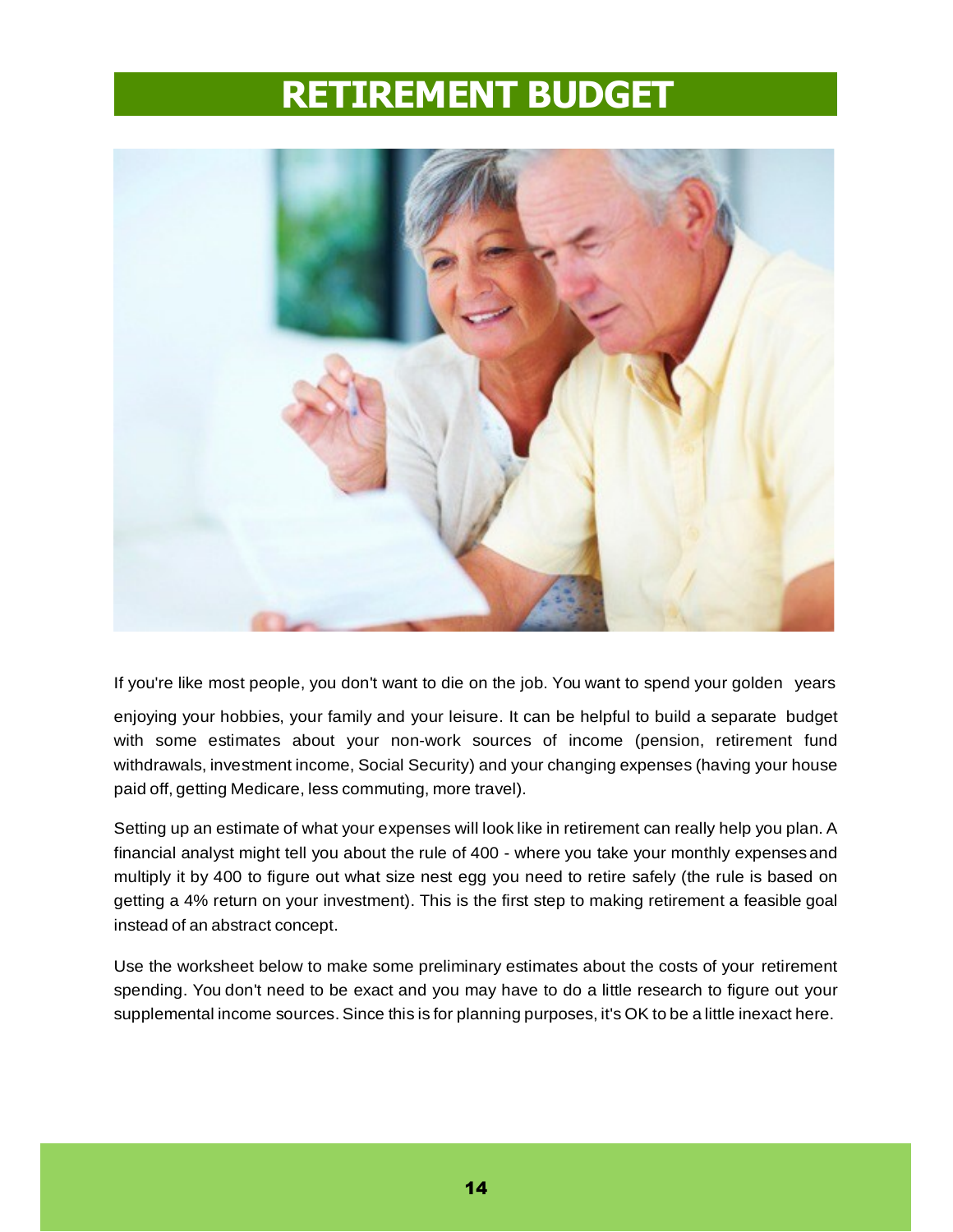| <b>INCOME</b>            |  |
|--------------------------|--|
| Pension                  |  |
| Investments              |  |
| Retirement Fund Return   |  |
| Supplemental Income      |  |
| <b>EXPENSES</b>          |  |
| Housing                  |  |
| Insurance                |  |
| <b>Taxes</b>             |  |
| <b>Medical Care</b>      |  |
| Travel                   |  |
| <b>Charitable Giving</b> |  |
| <b>Family Gifts</b>      |  |
| Transportation           |  |
| Entertainment            |  |
| Grocery                  |  |
| <b>Utilities</b>         |  |
| Hobbies                  |  |
| Goal:                    |  |
| Goal:                    |  |
| Goal:                    |  |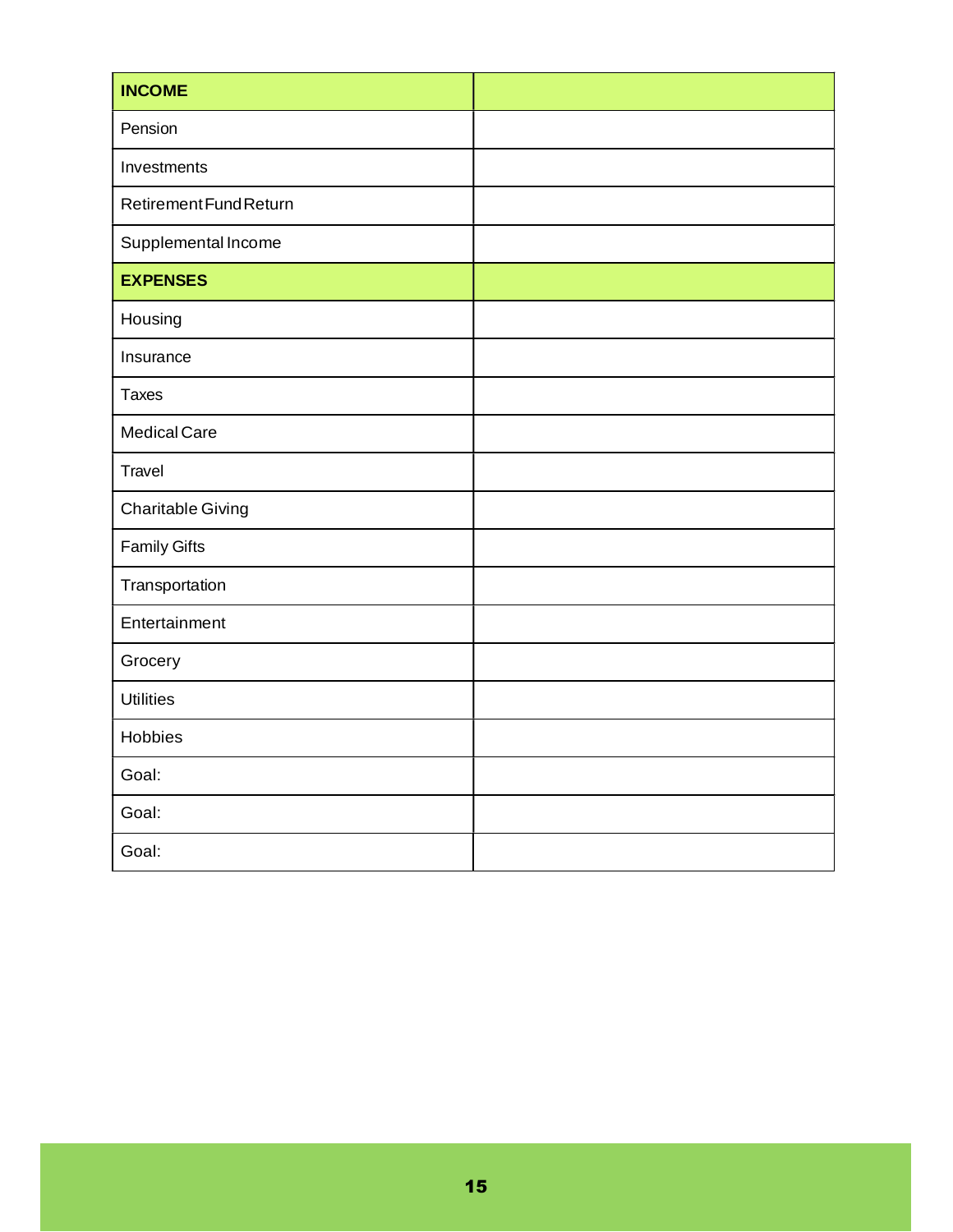#### SMALL BUSINESS BUDGETING



Small businesses have their own set of budget demands. The same principles apply, though, whether you're planning for a family or for a business. The only difference, here, is that the extra doesn't go into savings. It's just your profit. You still want to make a list of income streams and a list of expenses so you can see where you're earning and where you're losing.

| <b>INCOME</b>           | <b>AMOUNT</b> |
|-------------------------|---------------|
| Service:                |               |
| Service:                |               |
| Product Line:           |               |
| Product Line:           |               |
| <b>Client Contract:</b> |               |
| Client Contract:        |               |
| <b>TOTAL:</b>           |               |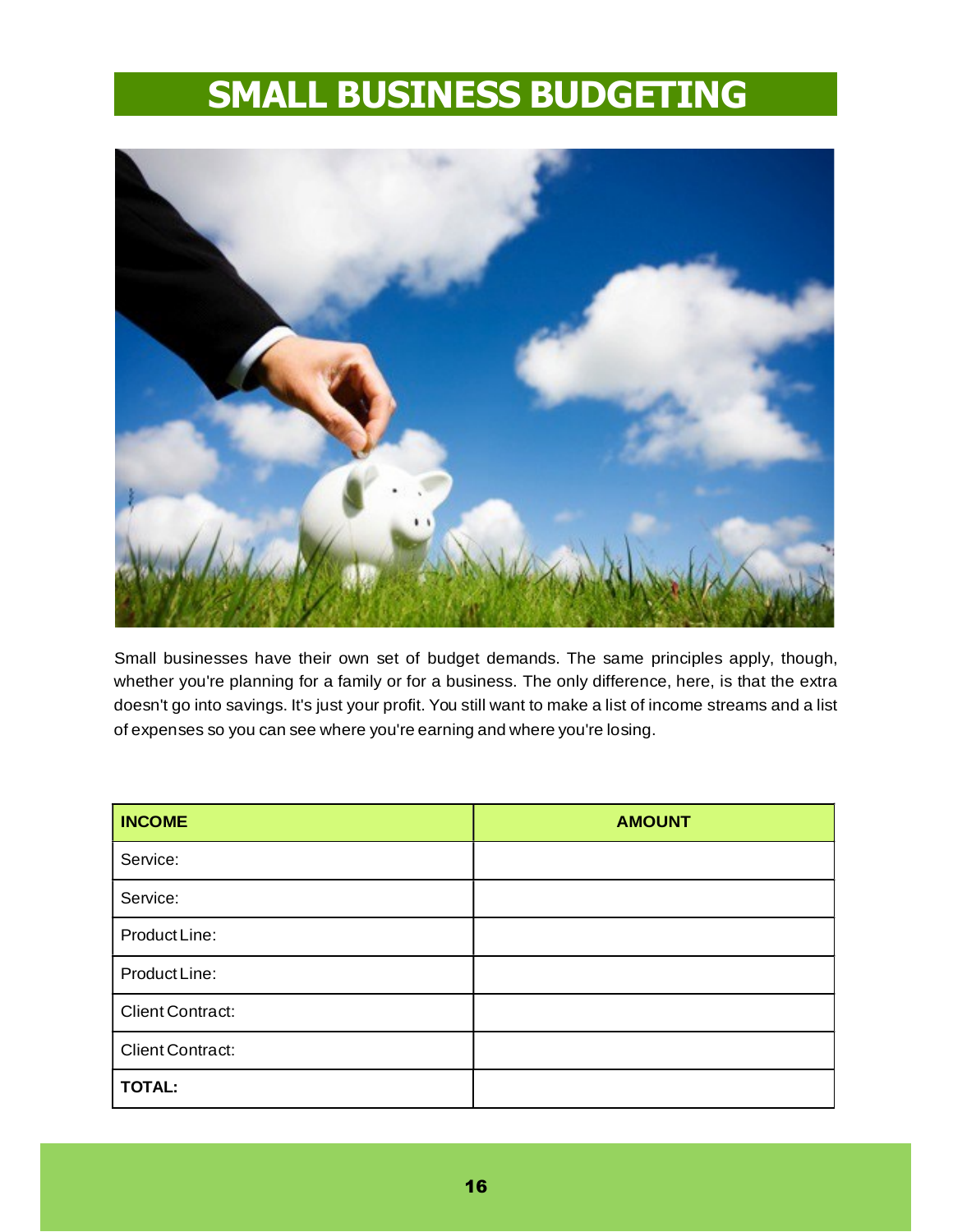

| <b>EXPENSES</b>           | <b>AMOUNT</b> |  |
|---------------------------|---------------|--|
| <b>Materials</b>          |               |  |
| Labor                     |               |  |
| <b>Taxes</b>              |               |  |
| Equipment                 |               |  |
| <b>Facility Rental</b>    |               |  |
| Debt Service              |               |  |
| <b>Consulting Fees</b>    |               |  |
| Insurance                 |               |  |
| Improvements in Business  |               |  |
| Shipping/Transportation   |               |  |
| <b>Office Supplies</b>    |               |  |
| Advertising               |               |  |
| <b>Market Research</b>    |               |  |
| <b>Facility Utilities</b> |               |  |
| Other                     |               |  |
| <b>TOTAL:</b>             |               |  |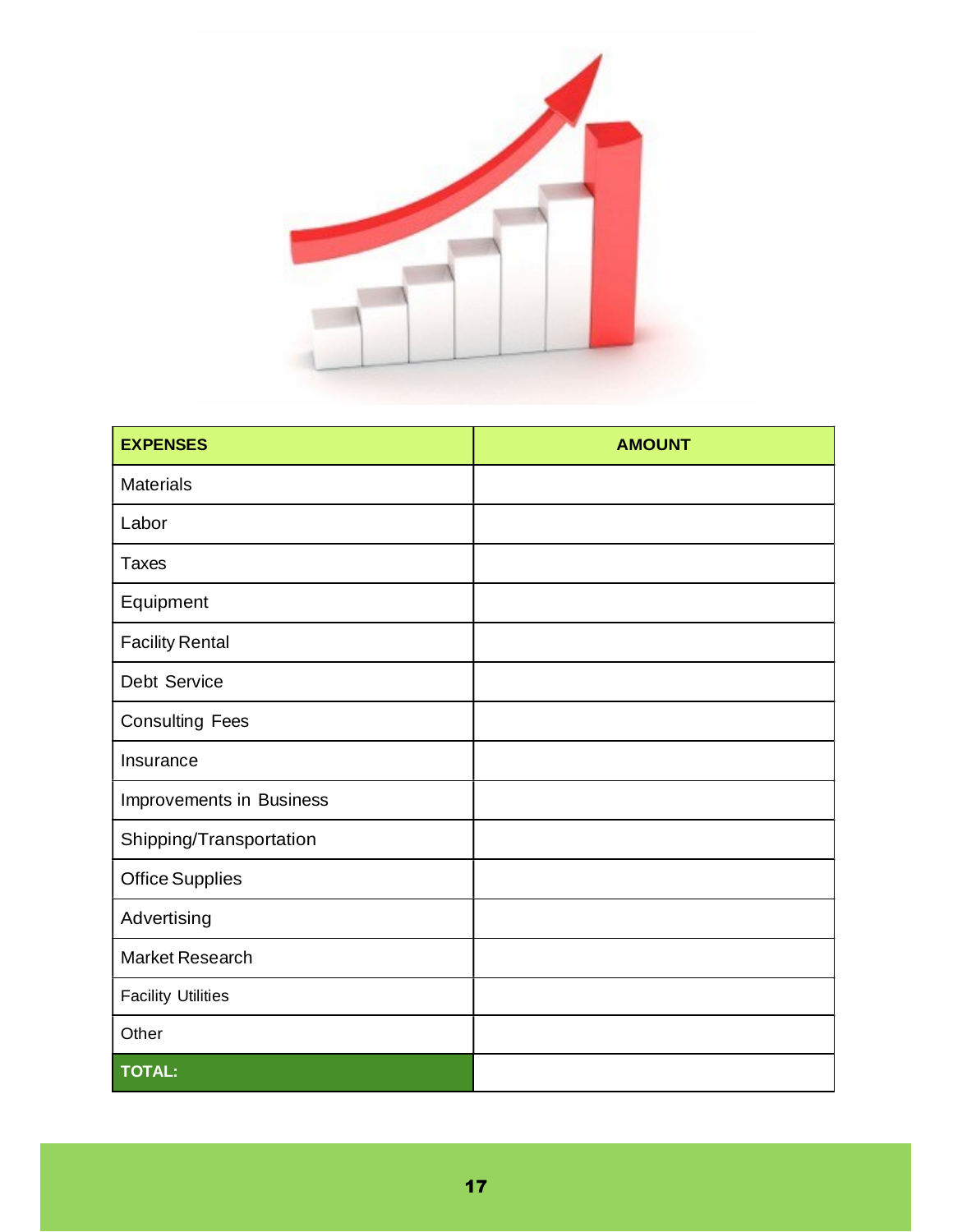#### BUDGETING FOR COLLEGE STUDENTS

It's never too early to start building good financial habits. College is a time that many young people struggle with their finances. It can be very easy, in an atmosphere of limited oversight and lots of expenses, to get in over your head with credit card debt on top of the student loan debt you're already accumulating. Without much in the way of income, it can be difficult to dig yourself out of that hole. Better to start early by practicing good financial habits that keep you out of trouble.

Because income is very limited, it's best to budget top-down. Set yourself a living allowance for each month based upon your savings, gifts from parents and whatever income you can generate through part-time work. Divide it up as best you can between your essentials. The worksheet below can help!

| <b>ALLOWANCE TOTAL:</b>       |  |
|-------------------------------|--|
| Expenses:                     |  |
| <b>Books</b>                  |  |
| Grocery                       |  |
| Transportation                |  |
| Technology Repair/Replacement |  |
| Going Out                     |  |
| Coffee/Energy Drinks          |  |
| Music                         |  |
| <b>Movies</b>                 |  |
| Decor Upgrades                |  |
| Video/Computer Games          |  |
| Wardrobe                      |  |
| Other:                        |  |
| Other:                        |  |
| Other:                        |  |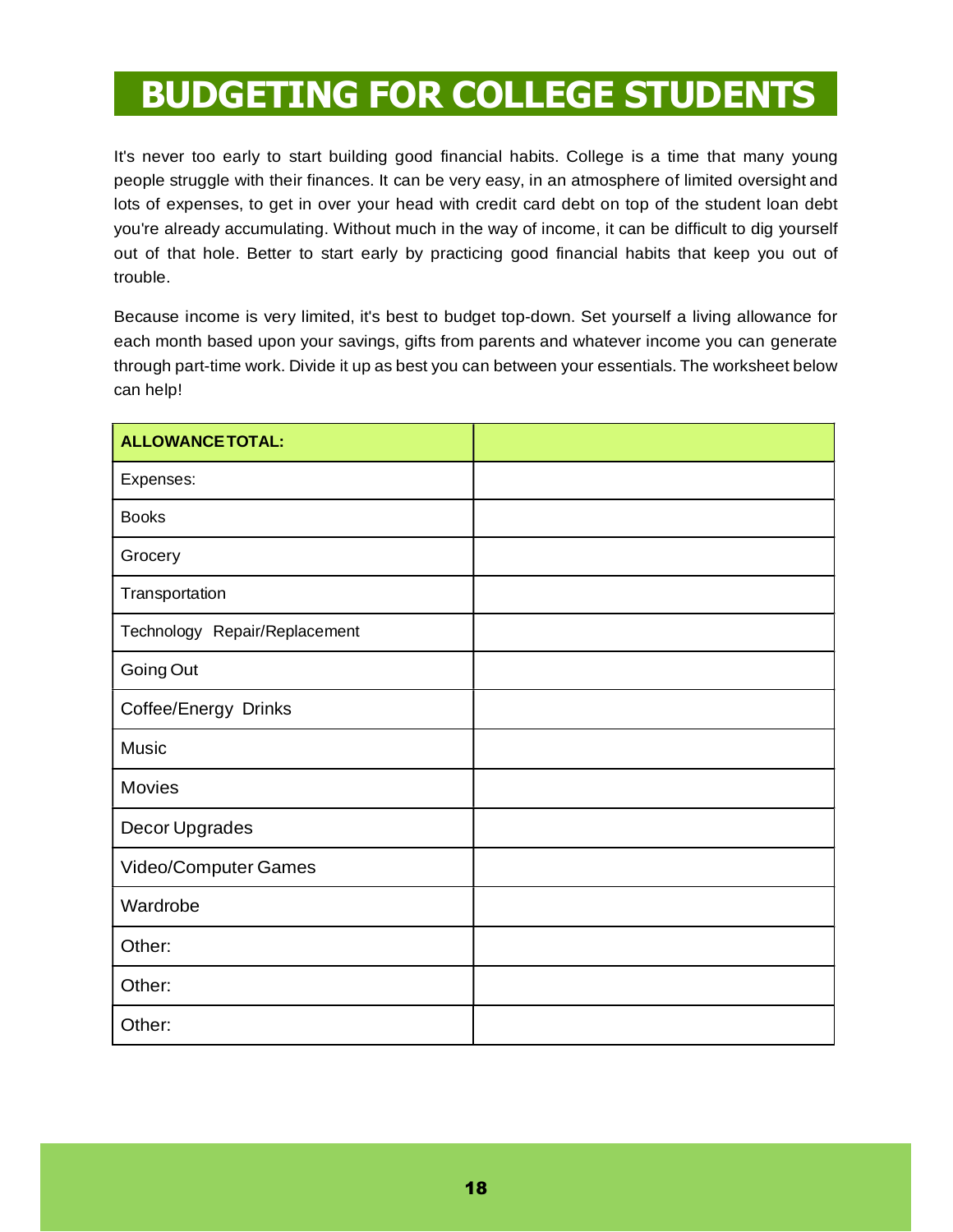#### BUDGETING FOR YOUNG PROFESSIONALS



Your first out-of-college job can be an intimidating time. You have a rush of new expenses: a professional wardrobe, a new car, a new place to live and the cost of a new routine. You've also got the specter of old expenses to deal with: student loan debt, any accumulated credit card debt and so on. You've also, perhaps for the first time in your life, got a bona fide stream of income. It can be easy to get overwhelmed with the changes. It can be even easier to let impulse purchases consume your entire paycheck while your debts continue building.

Don't take that first step! Stop and approach your new expenses methodically! Include space in your budget for saving for retirement, for goals and for paying down your student loans! Make yourself a budget with the worksheet below!